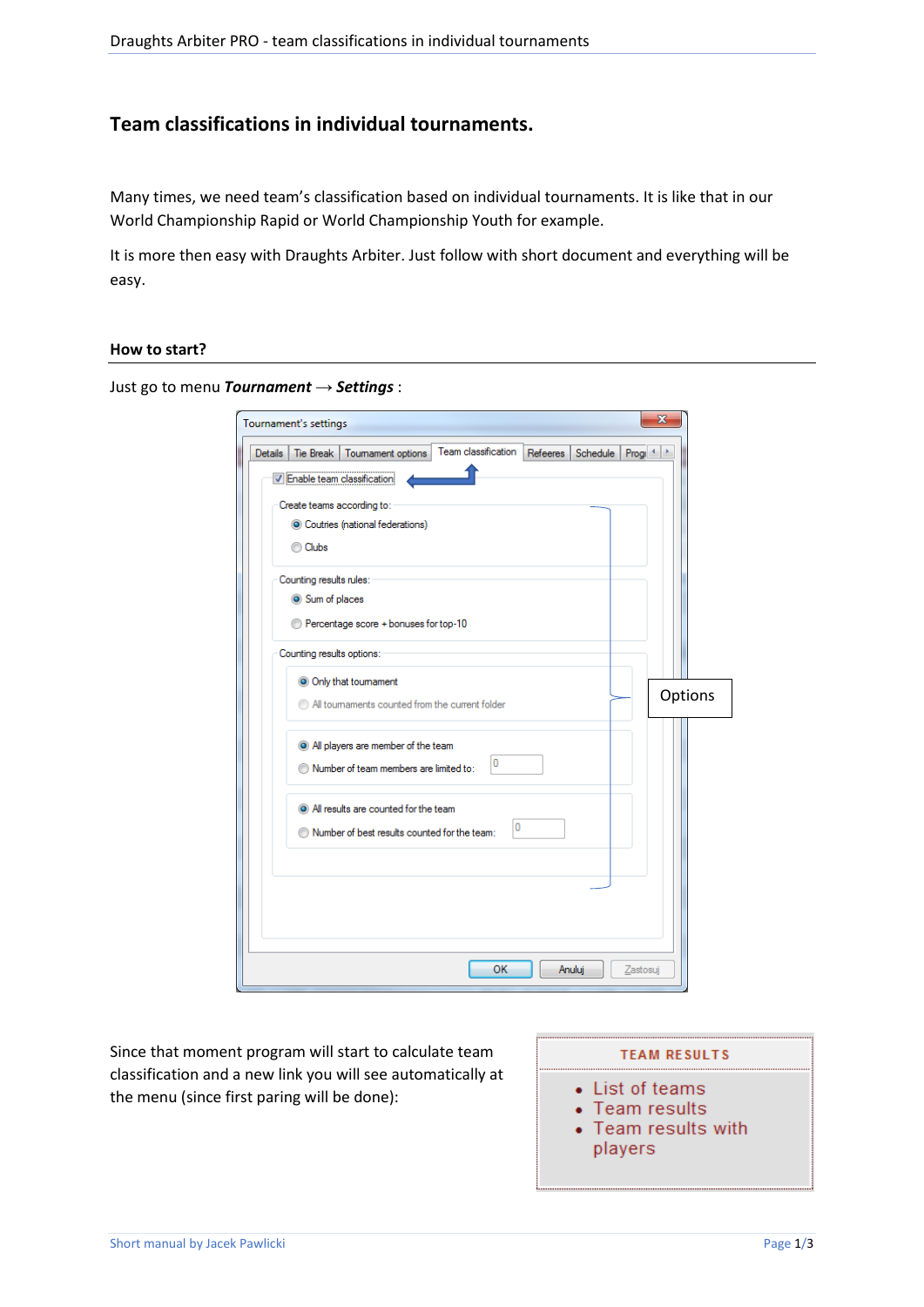1. **Create teams** according to Countries / clubs. Depending on your choice on of the following information will be considered:

| Name             | Georgiev, Alexander                    |                                 |            | $\leftrightarrow$<br>>>                         |
|------------------|----------------------------------------|---------------------------------|------------|-------------------------------------------------|
| FMJD ranking:    | 2418<br>$\alpha$<br>Title:<br>▼        | <b>GMI</b><br>▾<br>WTitle:<br>۰ | <b>New</b> | $-10$<br>$+10$                                  |
| FMJD ranking BR  | 2436<br>$\alpha$                       | Russia                          | Remove     | Eind.                                           |
| Local ranking:.  | $\theta$<br>a<br>▼                     | <b>RUS</b><br>Federation:       |            |                                                 |
| Club:            | Bashneft Ufa                           | ۰                               |            |                                                 |
| <b>Birthdate</b> | dd-mm-yyyy<br>17<br>1975<br>07<br>Sex. | M                               |            | ◎ FMJD online<br>$\circ$ http://<br>C From disc |
| k fact.<br>.     | 15                                     | Licence:                        |            |                                                 |
| FMJD ID:         | 10122                                  | Local Code:                     |            |                                                 |

## **2. Counting results rules**

Dr. Arbiter can calculate score for the team using one of two methods:

**a. Sum of places** 

 $1<sup>st</sup>$  place – 1 point,  $2<sup>nd</sup>$  place – 2 points, etc Lower sum decides. For not completed team (for example teams with 3 persons but one team has only 2 players) – missing players gets N+1, where N=number of participants.

### **b. Percentage score + bonuses for top-10**

bonuses for top ten places are: 100, 70, 50, 40, 35, 30, 26, 24, 20 (like in World Cup) Example: Mr. X was  $10^{th}$  with score 11 points out of 9 rounds (61,11%), Mr. Y was 11<sup>th</sup> with the same score. Theirs score for the teams:

Mr. X 61,11 + 20 = 81,11, Mr. Y 61,11

### **3. Calculating results options**

a. Only that tournament

Just this tournament will be calculated

b. All tournaments from the current folder

This is prepared specially for WCYouth but can be used in other tournaments. All tournaments from current folder at your computer will be calculated! First each tournament separately, then final classification will be calculated as a sum of team results in each tournament at your folder. (*This option is not ready yet*)